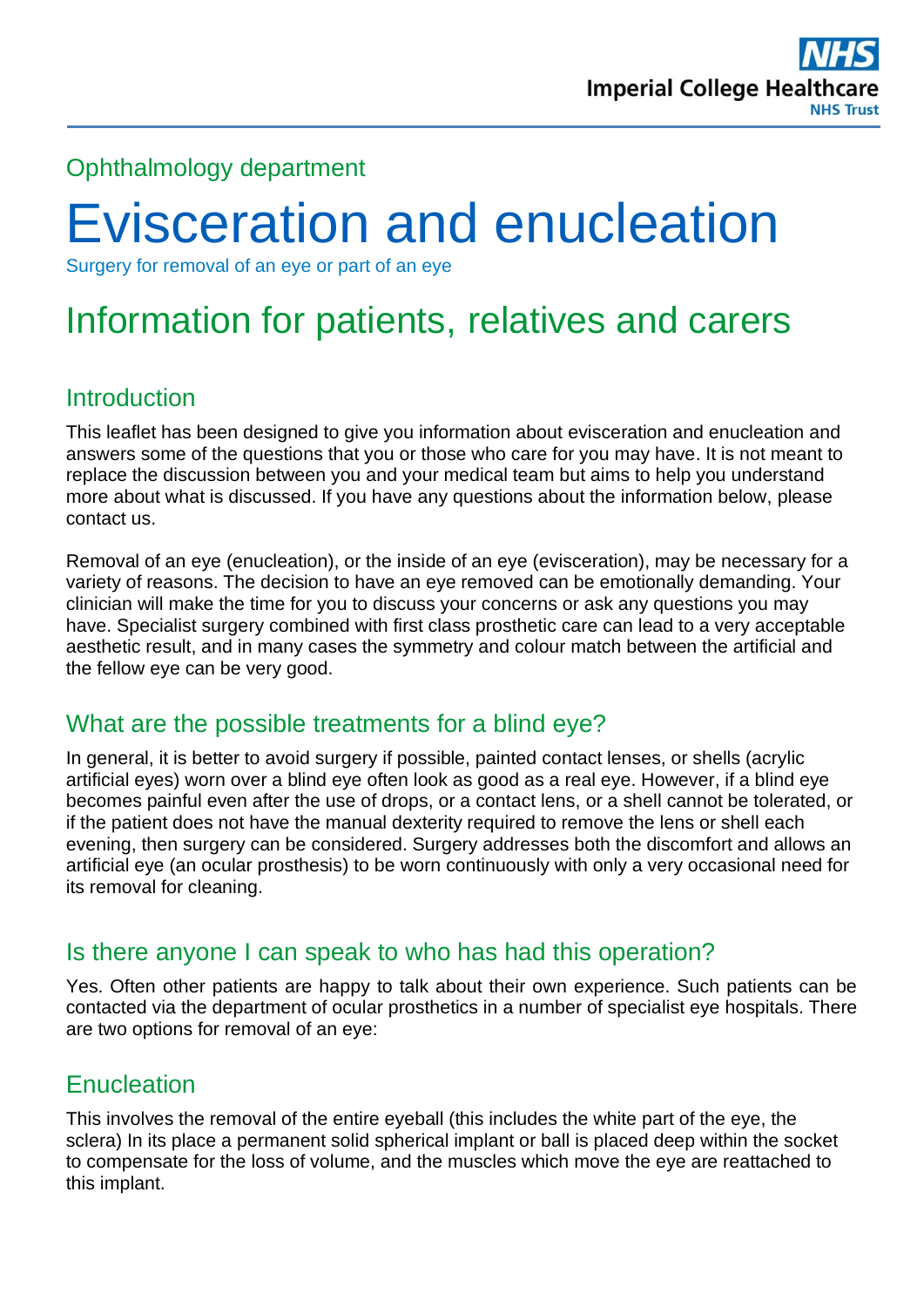The superficial membranes (including the tissue that lines the inside of the eyelids and covers the sclera called the conjunctival) are stitched over the front surface of the implant or ball, which remains permanently covered. Once the surface inflammation has settled usually within a few weeks, an artificial eye (prosthesis), similar to a shell can be worn on top.

This is held in place by the eyelids. The deeper ball implant typically remains in place for life and usually requires no further attention. For patients who are not suitable for such an implant, a piece of tissue taken from the abdomen or buttock, can be used instead.

#### Evisceration

In this operation the sclera is not removed but used as a natural wrapping material to cover the ball implant. This operation is easier to perform but cannot be performed on patients who have an eye tumour. It offers the advantages of better movement of the prosthesis and a more rapid recovery for the patient.

#### Does the removal of an eye cause inflammation in the other eye?

An exceptionally rare form of inflammation, called sympathetic ophthalmitis, can occur in the healthy eye any time after an open eye injury or an operation on the eye that exposes the uvea (the pigmented layer of the eye). This occurs because the exposed contents of an injured eye can activate the body's immune system against the same tissues in the healthy eye. Although treatable in the vast majority of patients, such an inflammatory problem, rarely lead to loss of sight in the good eye. The risk for both enucleation and evisceration procedures are extremely low.

#### How long do I stay in hospital, and when is the artificial eye first fitted?

During surgery, the deep implant that is placed tends to result in a gentle stretching of the socket tissues. This can result in pain and nausea during the first 72 hours after surgery. Patients are offered an overnight stay in hospital and will be discharged only when they feel ready to go home. You will be given regular strong pain killers and anti-sickness medications. The dressing is removed at home and a review is scheduled for one to two weeks later when the stitches temporarily holding the lids together can be removed.

During surgery, a temporary clear shell is placed behind the eyelids to help prevent the socket from contracting in the weeks after surgery. As a result, from the time of removing the temporary stitches until review by the ocularist (about six to ten weeks after surgery), the eyelids are open and only a clear plastic shell can be seen. Generally, this is not a problem for some people, however, some patients prefer to wear a patch or dark glasses over the eyelid until the artificial eye is fitted.

The ocularist (specialised eye professionals who restore the appearance of an eye) takes an impression of the socket this (is not a painful procedure), to create a bespoke artificial eye which matches the colour of the other eye. This is fitted three to-four months after the surgery when the wound is secure, and all the swelling has subsided.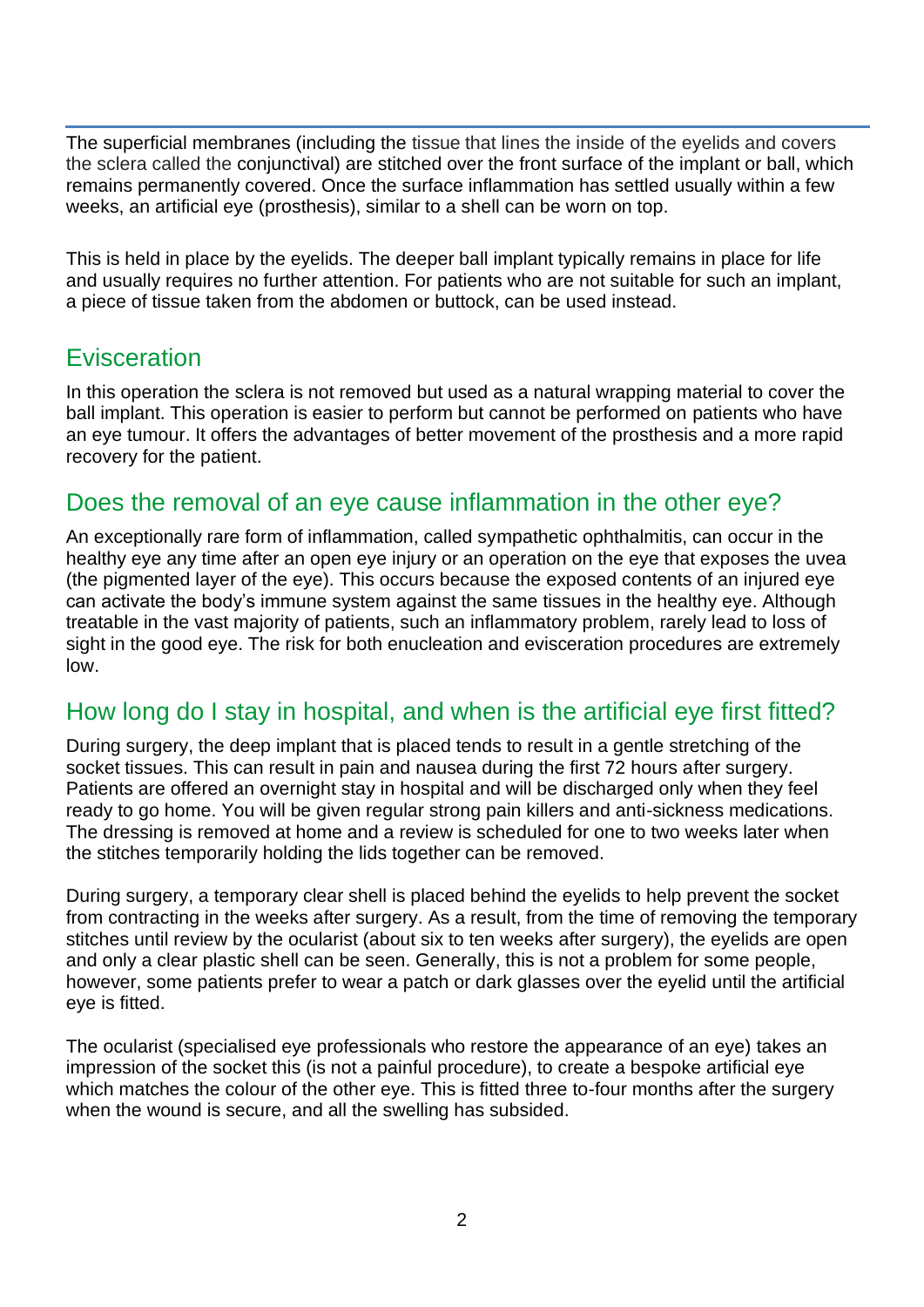#### What problems can occur wearing an artificial eye (prosthesis)?

The artificial eye should be removed for cleaning, the frequency of which varies from person to person. It is wise to use artificial tears three to four times a day and at bedtime to keep the surface lubricated. The artificial eve should be checked and polished at least once a vear by an ocularist and often needs replacing after five to seven years. The socket will be checked at the same time to make sure that there are no problems. Good attention to socket and eyelid hygiene, and maintenance of the artificial eye means problems such as discharge and discomfort can be generally prevented.

#### How will I look after surgery and when can I wear an artificial eye?

The artificial eye, or ocular prosthesis, is designed and fitted by an ocularist. They have considerable experience in both making and fitting bespoke artificial eyes and monitoring the subsequent fit and health of eye sockets.

During the healing phase after surgery, the patient wears a clear plastic shell (a surgical conformer) inserted behind the eyelids to maintain the shape of the socket during the healing process. During this interval any socket inflammation and swelling will gradually resolve. The bespoke artificial eye is then made, using the colour and characteristics of the normal eye as a template. It is usually fitted as soon as the socket has completely healed. This can take two to three months. It is important that the artificial eye is not fitted too soon as this can disrupt the wound and make exposure of the buried implant more likely.

#### Are any further operations needed?

With the simple measures mentioned above, most artificial eyes last a long time. However, there are certain conditions which may require drops or further surgery to enable an artificial eye to be worn successfully.

#### Why can the upper eyelid sometimes appear to be hollow when wearing the artificial eye?

The removal of an eye can result in the loss of some of the volume of a socket, giving the eyelids a hollowed appearance, even after the use of an orbital implant. This is due to atrophy (shrinkage) of the fatty cushions deep within the socket. This hollowed appearance (often referred to as post enucleation socket syndrome) can be addressed by increasing the volume deep in the socket and allowing a thinner and therefore lighter artificial eye to be worn. This can be done in a number of different ways e.g. by placing additional implants into a different surgical space in the socket.

#### Surely a larger artificial eye can address the appearance of 'volume deficiency?

Increasing the size of the prosthesis to compensate for socket volume deficiency can address small degrees of hollowing, and in many patients is either adequate or preferable to undergoing further surgery. However, over time a large prosthesis tends to weigh on the lower evelid. causing floppy eyelids (laxity), and may not move as well as a lighter prosthesis. Although lid laxity can usually be treated by tightening the lid. If the main problem is volume deficiency, this also should be addressed.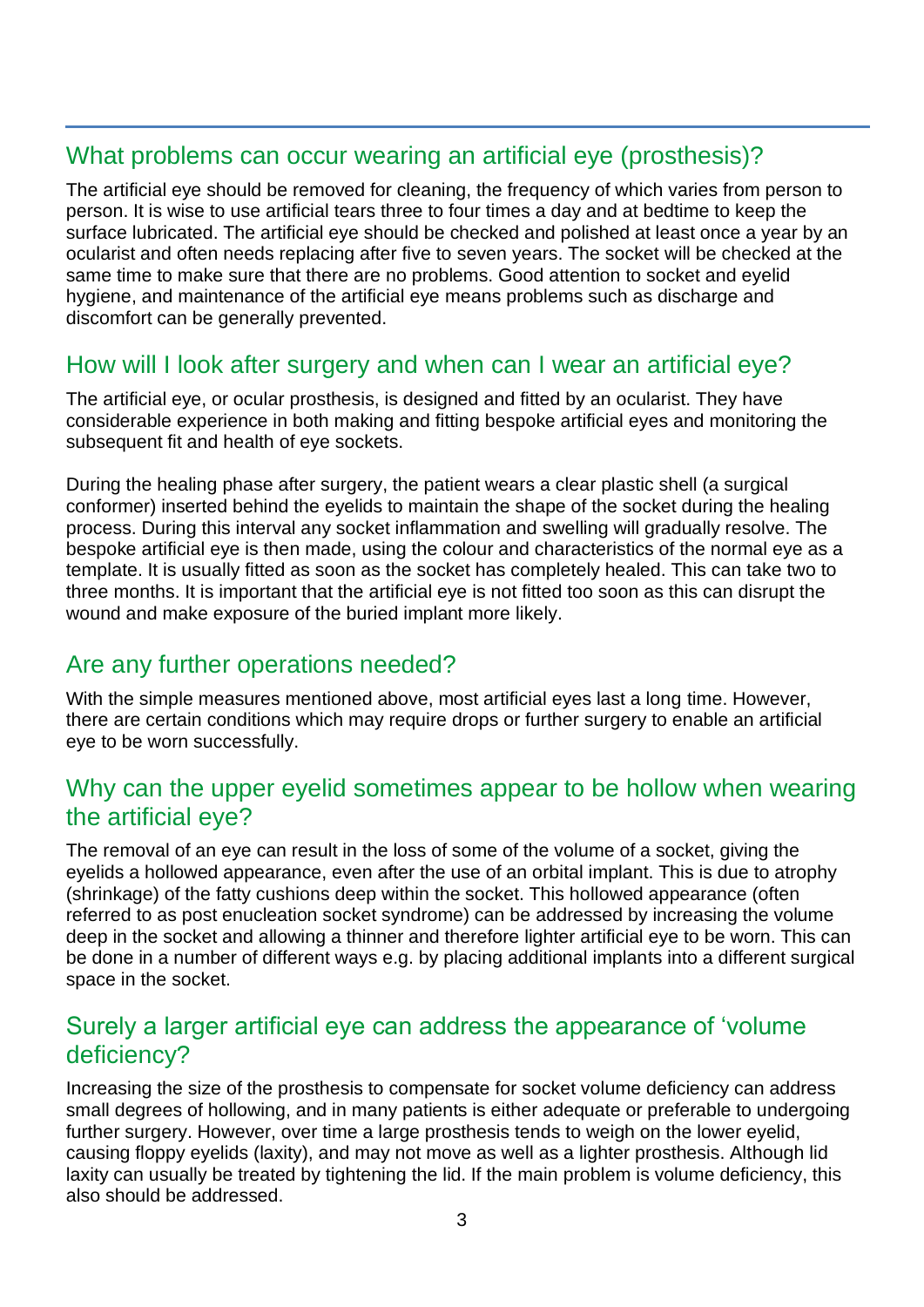#### Why is the artificial eye unstable?

For an artificial eye to sit comfortably in the socket there need to be a sufficiently large pocket' (conjunctival fornix) behind both the lower and upper eyelids. Shallowing of these fornices can lead to discomfort (due to irritation of the mucosal lining), mucus discharge, an unstable artificial eye, and difficulty inserting the artificial eye. This is addressed by ensuring that there is sufficient volume in the socket, and then enlarging the fornices either by redistributing local tissue, or by placing a graft of oral mucosa taken from the inside of the lower lip into the socket. The majority of patients do not require this procedure.

#### Am I allowed to drive after removal of an eye?

For private car or motorcycle drivers, if vision is normal in the other eye and you have no other medical conditions, the DVLA does not need to be informed. The law is different for HGV drivers.

If you have any doubt about your fitness to drive, please contact the DVLA using the following link:

[http://www.direct.gov.uk/en/Motoring/DriverLicensing/MedicalRulesForDrivers/MedicalA-](http://www.direct.gov.uk/en/Motoring/DriverLicensing/MedicalRulesForDrivers/MedicalA-Z/DG_185682)[Z/DG\\_185682](http://www.direct.gov.uk/en/Motoring/DriverLicensing/MedicalRulesForDrivers/MedicalA-Z/DG_185682)

#### Who can I contact for more information?

If you have questions before your appointment, please contact the pre-assessment nurse on **020 3312 3230**/**3240** at Western Eye Hospital or **020 3311 0137** at Charing Cross Hospital between 09.00 and 17.00, Monday to Friday.

For further advice after your surgery, please contact Alex Cross ward on **020 3312 3327** or in an emergency please contact the eye emergency department on **020 3312 3245**

#### Patient support

The Royal National Institute of the Blind may offer some help on the loss of an eye. They can be contacted on **0303 123 9999** or email: [helpline@rnib.org.uk](mailto:helpline@rnib.org.uk)

#### How do I make a comment about my visit?

We aim to provide the best possible service and staff will be happy to answer any of the questions you may have. If you have any **suggestions** or **comments** about your visit, please either speak to a member of staff or contact the patient advice and liaison service (**PALS**) on **020 3313 0088** (Charing Cross, Hammersmith and Queen Charlotte's & Chelsea hospitals), or **020 3312 7777** (St Mary's and Western Eye hospitals). You can also email PALS at [imperial.pals@nhs.net](mailto:imperial.pals@nhs.net) The PALS team will listen to your concerns, suggestions or queries and is often able to help solve problems on your behalf.

Alternatively, you may wish to complain by contacting our complaints department: